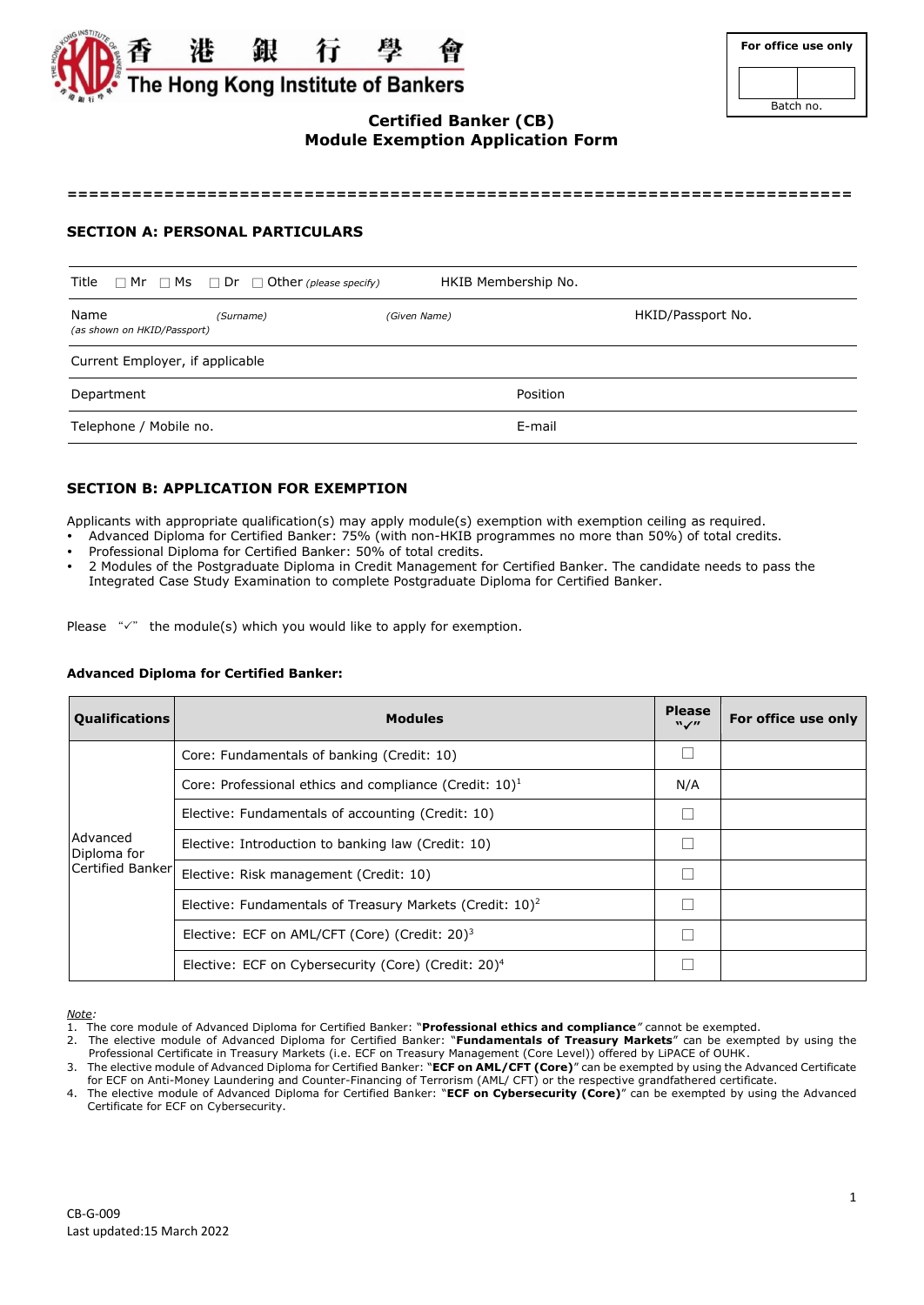### **Professional Diploma for Certified Banker**

| <b>Qualifications</b>           | <b>Modules</b>                                                           | <b>Please</b><br>$\mathbf{W}$ | For office use only |
|---------------------------------|--------------------------------------------------------------------------|-------------------------------|---------------------|
|                                 | Elective: Business and People Management (Credit: 30)                    |                               |                     |
|                                 | Elective: Corporate Finance Services (Credit: 30)                        |                               |                     |
| Professional                    | Elective: Finance of International Trade (Credit: 30)                    |                               |                     |
| Diploma for<br>Certified Banker | Elective: Technology Management and Innovation in Banking (Credit: 30)   | H                             |                     |
|                                 | Elective: Financial Planning (Credit: 30) <sup>5</sup>                   |                               |                     |
|                                 | Elective: ECF on AML/CFT (Professional) (Credit: 30) <sup>6</sup>        |                               |                     |
|                                 | Elective: ECF on Credit Risk Management (Core) (Credit: 30) <sup>7</sup> |                               |                     |

*Note:* 

- 5. The elective module of Professional Diploma for Certified Banker: "**Financial Planning**" can be exempted by using the Professional Certificate for ECF on Retail Wealth Management (RWM) provided by HKIB.
- 6. The elective module of Professional Diploma for Certified Banker: "**ECF on AML/CFT (Professional)**" can be exempted by using the Professional Certificate for ECF on Anti-Money Laundering and Counter-Financing of Terrorism (AML/ CFT) or the respective grandfathered certificate after passing the written assessment developed by the HKIB.
- 7. The elective module of Professional Diploma for Certified Banker: "**ECF on Credit Risk Management (Core)**" can be exempted by using the Professional Certificate for ECF on Credit Risk Management (CRM) or the respective grandfathered certificate after passing the written assessment developed by the HKIB.

### **Postgraduate Diploma in Credit Management for Certified Banker<sup>8</sup>**

| <b>Qualifications</b>                              | <b>Modules</b>                                                                                                   | <b>Please</b><br>$W \swarrow H$ | For office use only |
|----------------------------------------------------|------------------------------------------------------------------------------------------------------------------|---------------------------------|---------------------|
| Postgraduate<br>Diploma in<br>Credit<br>Management | Core: Commercial Lending for ECF on Credit Risk Management<br>(Professional) (Credit: 30) <sup>9</sup>           |                                 |                     |
| <b>Ifor Certified</b><br>Banker<br>OF (Level 6)    | Core: Credit Portfolio Management for ECF on Credit Risk Management<br>(Professional) (Credit: 30) <sup>10</sup> |                                 |                     |

#### *Note:*

- 8. For modules in Postgraduate Diploma (Stream) in Treasury Management and Operations Management for Certified Banker, it cannot be exempted.
- 9. The core module of Postgraduate Diploma for Certified Banker: "Commercial Lending for ECF on Credit Risk Management (Professional)" can be exempted by using the Postgraduate Certificate in Commercial Lending for ECF on Credit Risk Management or the respective grandfathered certificate after passing the written assessment developed by the HKIB.
- 10. The core module of Postgraduate Diploma for Certified Banker: "Credit Portfolio Management for ECF on Credit Risk Management (Professional)" can be exempted by using the Postgraduate Certificate in Credit Portfolio Management for ECF on Credit Risk Management or the respective grandfathered certificate after passing the written assessment developed by the HKIB.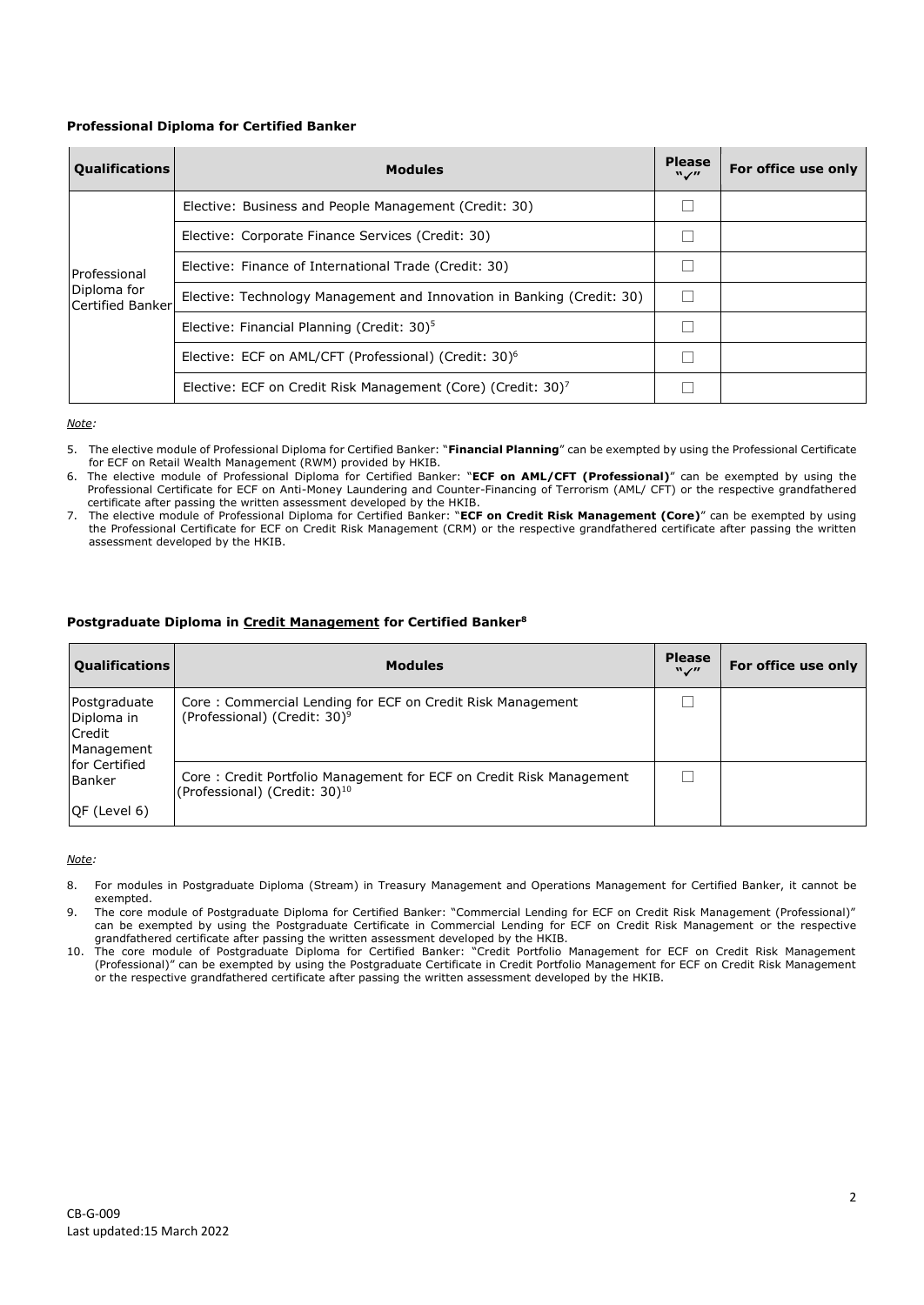| <b>FEES SCHEDULE</b>                                                                                                                                |         | <b>PAYMENT METHOD</b>                                                                                                                                                                                                         |  |  |
|-----------------------------------------------------------------------------------------------------------------------------------------------------|---------|-------------------------------------------------------------------------------------------------------------------------------------------------------------------------------------------------------------------------------|--|--|
| Application Fee * (per form)                                                                                                                        | HK\$200 | Cheque (made payable to "THE HONG KONG INSTITUTE OF<br>BANKERS")<br>Please use separate cheques for Application Fee and Module<br>Exemption Fees (use separate cheque for each module)                                        |  |  |
| Exemption Fee # (per module) HK\$830                                                                                                                |         | Credit Card                                                                                                                                                                                                                   |  |  |
| * Application fee is non-refundable                                                                                                                 |         |                                                                                                                                                                                                                               |  |  |
| # Exemption fee will not be charged if<br>the application is unsuccessful                                                                           |         | Name of Cardholder and the state of the state of the state of the state of the state of the state of the state of the state of the state of the state of the state of the state of the state of the state of the state of the |  |  |
| Remark: The application fee and<br>exemption fee will be waived for the<br>exemption as stated in the above note<br>3,4,5,6,7,9,10 on page 1 and 2. |         |                                                                                                                                                                                                                               |  |  |
|                                                                                                                                                     |         |                                                                                                                                                                                                                               |  |  |
|                                                                                                                                                     |         | Please fill in the total amount of your Application Fee and<br><b>Module Exemption Fees</b>                                                                                                                                   |  |  |
| <b>CHECKLIST</b>                                                                                                                                    |         |                                                                                                                                                                                                                               |  |  |

- $\Box$  Completed all sections of this form
- $\Box$  Enclosed required fees (by cheques or fill in the credit card mail order payment instructions)
- $\Box$  Enclosed certified true copies of your certificate(s) and official transcripts
- $\Box$  Enclosed a mapping table between syllabus of qualification(s) obtained and syllabus of HKIB's module(s) if applicable  $\Box$  Enclosed course outlines, syllabus, samples of assessments, etc. of qualifications/courses
- $\Box$  Enclosed course outlines, syllabus, samples of assessments, etc. of qualifications/courses  $\Box$  Enclosed grandfathering confirmation letter (if any) and the form Recognising Prior Lear
- Enclosed grandfathering confirmation letter (if any) and the form Recognising Prior Learning Assessment Criteria for ECF on AML/CFT or CRM.

### **ACKNOWLEDGEMENT AND DECLARATION**

I, the undersigned, hereby make application for the exemption of the CB module(s) offered by The Hong Kong Institute of Bankers. I declare that the information given in this form is true and accurate.

I fully understand that the application fee (HK\$200) for this application is non-refundable.

I fully understand that the Institute reserves the rights to reject any application without sufficient documents (e.g. personal information, certificates, official transcripts, etc.), and to charge application fee as an administration fee.

I confirm that I have read the relevant Programme Handbook and Notes for Exemption printed in this form and fully understand the rules and regulations.

\_\_\_\_\_\_\_\_\_\_\_\_\_\_\_\_\_\_\_\_\_\_\_\_\_\_\_\_\_\_\_\_\_\_\_\_\_\_\_\_ \_\_\_\_\_\_\_\_\_\_\_\_\_\_\_\_\_\_\_\_\_\_\_\_\_\_\_\_\_\_\_\_\_\_\_\_\_\_\_\_

Signature Date

| <b>FOR OFFICE USE ONLY</b> |  |  |  |
|----------------------------|--|--|--|
| Amount                     |  |  |  |
| Send on                    |  |  |  |
|                            |  |  |  |
|                            |  |  |  |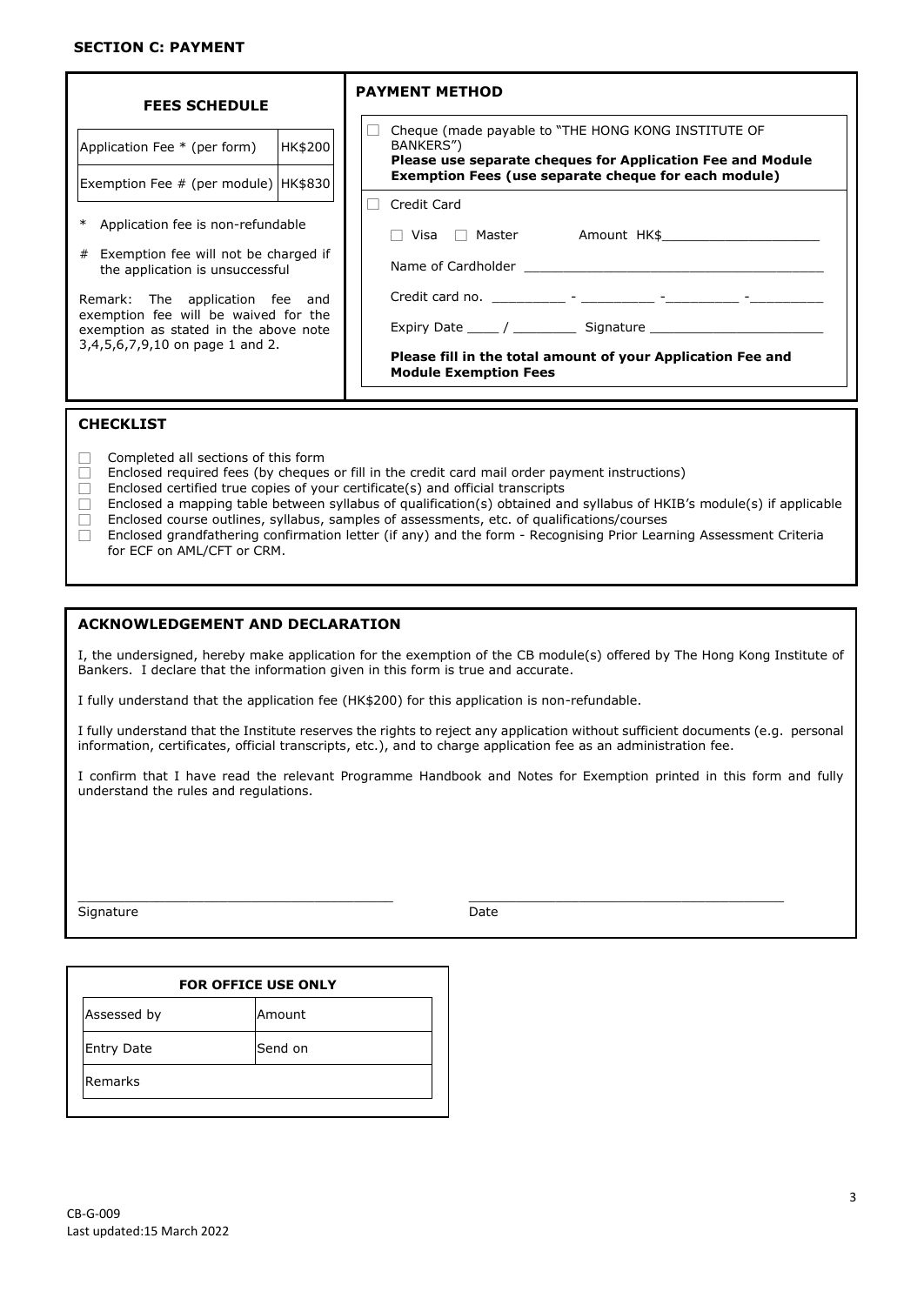#### **NOTES FOR EXEMPTION**

- 1. To apply for exemption, the applicant should be a current member of The Hong Kong Institute of Bankers (the Institute).
- 2. The applicant should submit all relevant documentary evidence for his/her qualifications (i.e. certificates, official transcripts, etc.) together with this form. Only **certified true copies** of the documents are accepted. We only accept photocopies of the documents which are certified as true copies by: (i) The Hong Kong Institute of Bankers; or (ii) Current employer's HR Department; or
	- (iii) Liaison Officer (District Offices), Home Affairs Department of the HKSAR
- 3. Exemption application will only be considered if over 70% of the Institute's syllabus is covered. Applicant should provide a **mapping table (See Annex)** listing the equivalent topics between syllabus of CB module(s) and syllabus of qualifications/courses obtained.
- 4. Applicant may apply module(s) exemption with an exemption ceiling:-
	- 75% (with non-HKIB programme no more than 50%) of the total credits on the Advanced Diploma for Certified Banker
	- 50% on the Professional Diploma for Certified Banker.
	- 2 Modules of the Postgraduate Diploma in Credit Management for Certified Banker. The candidate needs to pass the Integrated Case Study Examination to complete Certified Banker.
- 5. The application fee of HK\$200 is non-refundable.
- 6. Only successful application will be charged for exemption fees. The amount of exemption fee is subject to the number of module(s) approved.
- 7. Exemption results will normally be given in writing within two months after the receipt of application and sufficient supporting documents. If further assessment is needed due to unexpected circumstances, separate notifications will be given. The decision of the Institute is final and cannot be appealed.
- 8. All documents submitted will not be returned regardless of the result of the application.
- 9. To apply for exemption on ECF AML/CFT (Core) or ECF on Credit Risk Management (Core) by using respective grandfathering certificate, please also submit the form – Recognising Prior Learning Assessment Criteria for ECF on AML/CFT (Core Level) or ECF on Credit Risk Management (Core Level). For further details, please contact HKIB.
- 10. To apply for exemption on ECF AML/CFT (Professional) or Commercial Lending for ECF on Credit Risk Management (Professional) or Credit Portfolio Management for ECF on Credit Risk Management (Professional) by using respective grandfathering qualification, Applicant need to pass the written assessment developed by the HKIB. For further details and arrangement for the assessment, please contact HKIB.
- 11. The Institute reserves its right to refuse application for exemption if deemed appropriate.

For Enquires:

Address: 3/F Guangdong Investment Tower, 148 Connaught Road Central, Hong Kong Telephone no.: (852) 2153 7821 Fax no.: (852) 2544 9946 E-mail[: exam@hkib.org](mailto:exam@hkib.org) Website: [http://www.hkib.org](http://www.hkib.org/)